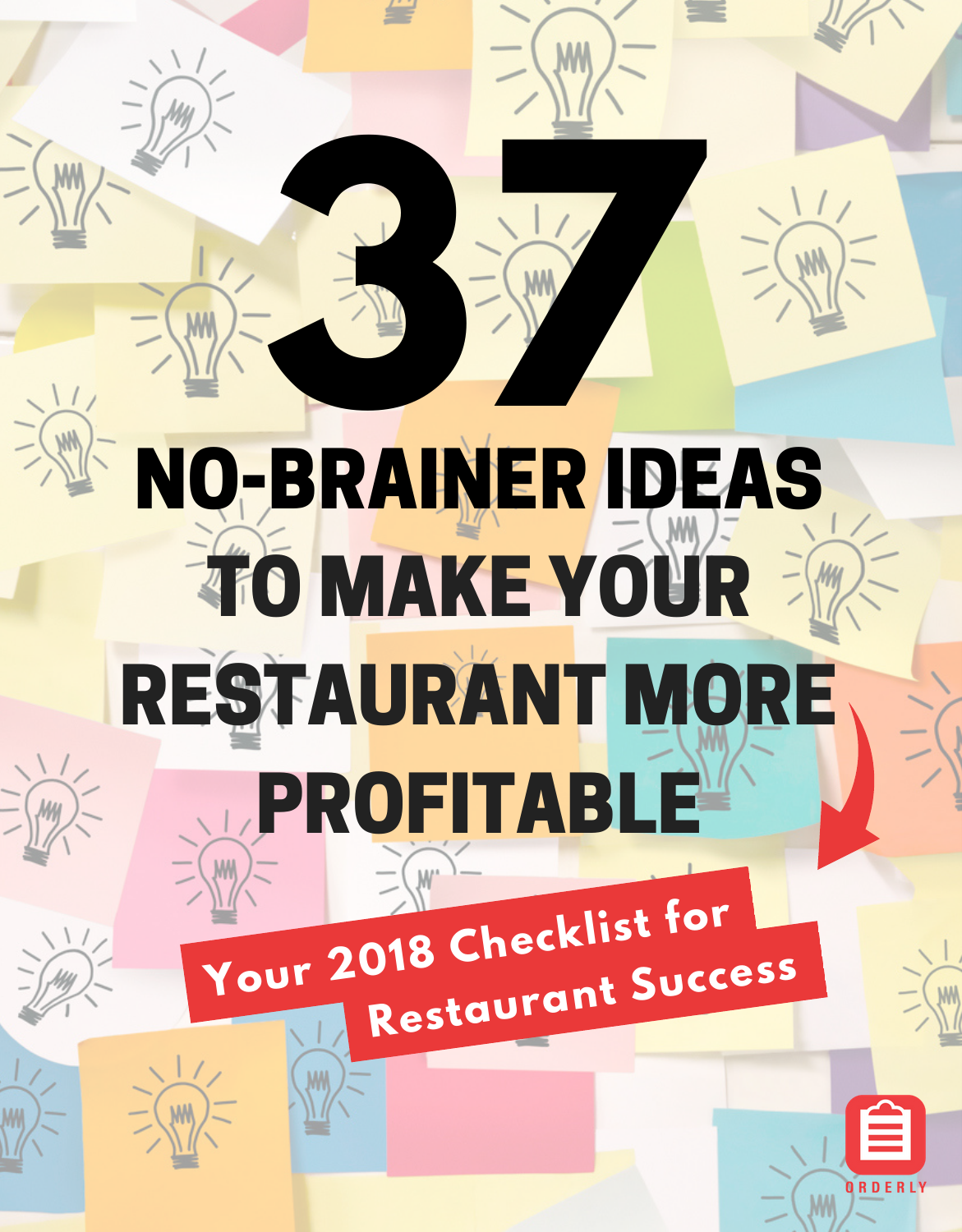

We all know the damaging stats. **60% of restaurants fail their first year and 80%** fail after 4 years. But you've survived... and maybe even thrived. And you want to keep it that way.

So how do you avoid the pitfalls the vast majority of restaurants make that doom them to fail?

Well, we've got you covered.

Here's 37 no-brainer ideas to make your restaurant more profitable in 2018.

It's organized into 6 easy-to-digest sections around operations, accounting, inventory, hospitality, employee management, and marketing.

And you got links. Links to helpful resources that will help you execute each idea.

We hope you enjoy this resource.

Cheers to a more profitable 2018!

The Team at Orderly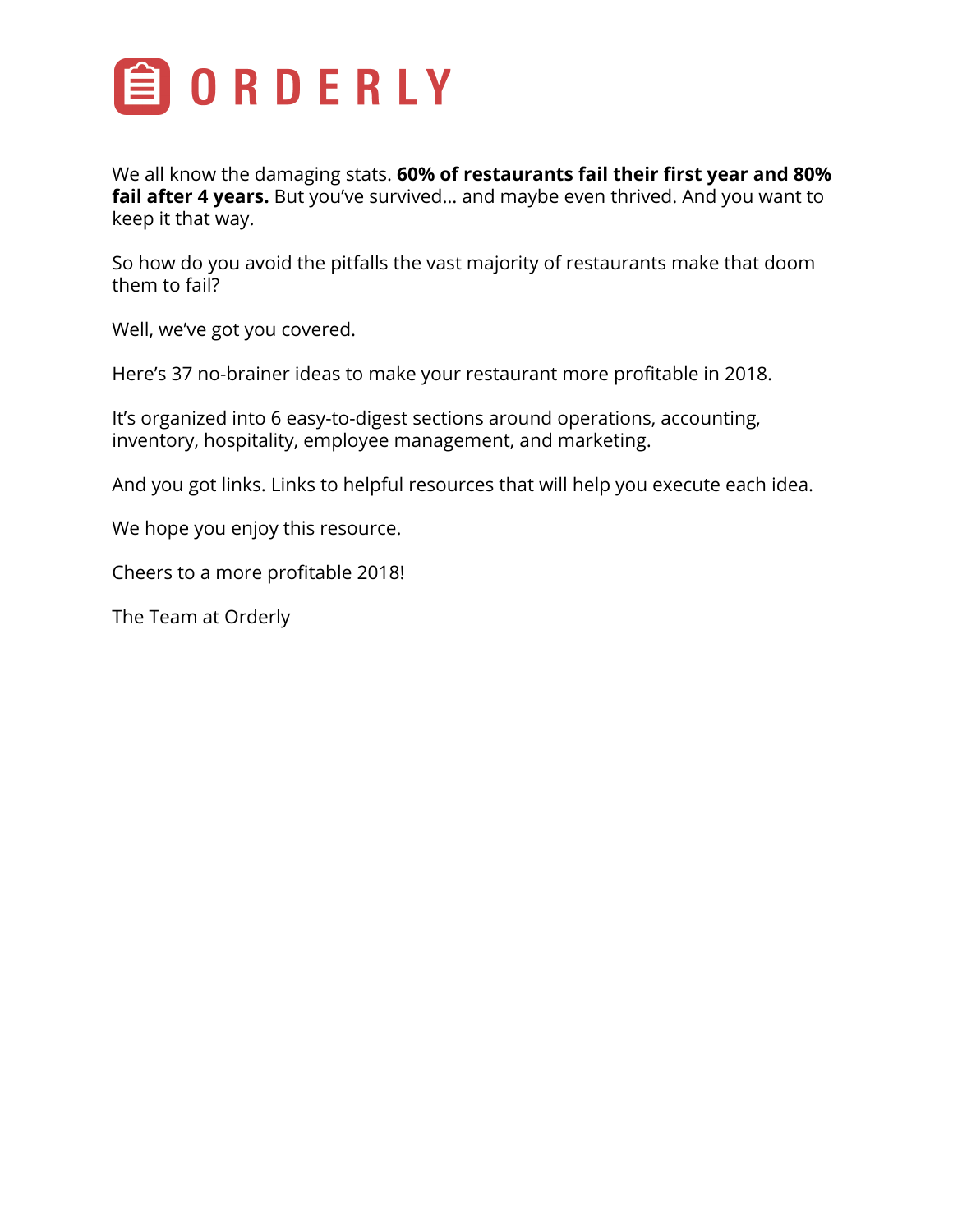## **OPERATIONS**

#### **1. Manage your food costs weekly instead of monthly**

● More than 92% of [restaurants](http://info.getorderly.com/blog/analyzed-restaurant-supplier-purchases-oct-rfi) overpay their suppliers. Instead of looking at prices monthly when catching price increases happens too late, watch your prices weekly to catch changes that could decrease your profits. Need better visibility into food costs? Try this [app](http://info.getorderly.com/theorderlyapp)... it automatically tracks your spend.

#### **2. Use recipe costing and price your menu for profitability**

Doing a recipe plate costing exercise allows your culinary genius to translate into financial delight. We recommend checking menu profitability monthly or quarterly at most. Use this recipe plate costing [calculator](http://info.getorderly.com/recipe-plate-costing-calculator) to price your menu. And we don't recommend using recipe plate costing for more complex activities like theoretical inventory. Recipe plate costing can [become](http://info.getorderly.com/blog/recipe-plate-costing-ineffective) ineffective if done wrong.

#### **3. Know your Prime Cost and calculate it monthly**

● Prime cost is actually your #1 financial health metric. It includes all those things you pay for on a day-to-day basis that keep your restaurant running. Basically, it's the products and people power needed to keep you in business. Use this Prime cost [calculator](http://info.getorderly.com/prime-cost-calculator) to know your [Prime](http://info.getorderly.com/blog/the-complete-guide-to-prime-cost) Cost and calculate it monthly.

#### **4. Perform quarterly supplier reviews and compare supplier pricing to local and national prices**

● If you're not performing a formal 1:1 supplier review, you're missing the boat. It's your opportunity to talk to your suppliers about quality, customer service, and price. Take control of your food costs by sitting down with your [suppliers](http://info.getorderly.com/blog/supplier-review) every [quarter](http://info.getorderly.com/blog/supplier-review), asking for price relief on important items and items with a high percentage of increase. Use this [Quarterly](http://info.getorderly.com/quarterly-business-review-template) Business Review Template to prepare for your meeting.

#### **5. Create a baseline price for your most common ingredients, so you can easily catch price spikes/jumps**

● Understanding your food costs is a top priority for your restaurant. Create a baseline price for ingredients based on market research and prior supplier purchases. Use this to catch supplier pricing [increases](http://info.getorderly.com/blog/restaurants-pay-86-percent-more) that eat into your [profits.](http://info.getorderly.com/blog/restaurants-pay-86-percent-more)

#### **6. Track prices on your top 20 items by spend and respond to price increases**

• Evidence shows you're [overpaying](http://info.getorderly.com/blog/ugly-truth-supplier-pricing) your suppliers... Track your top 20 items by spend monthly. Identify and react to price increases quickly. This has a direct and immediate impact on your profit. Use this [app](http://info.getorderly.com/theorderlyapp) to automatically track and report on your top 20 items.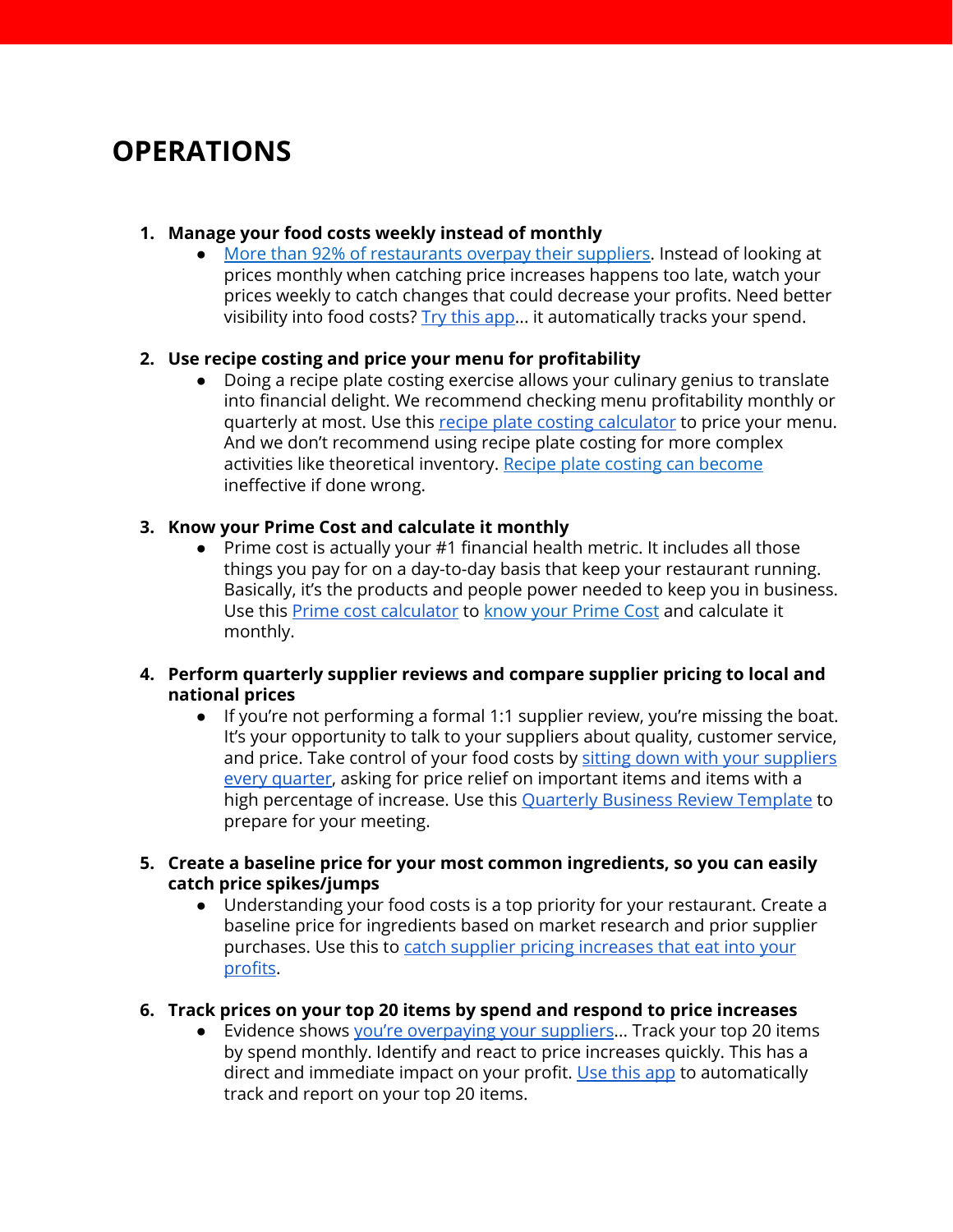## **ACCOUNTING**

#### **7. Eliminate paper invoices and automate your invoicing processes**

● Invoices are a messy stack of paper and lead to endless data entry. They are also a massive time suck. Automate the process. Throw away the boxes of invoices. Capture and record invoice images, dollar amounts, line item detail, and all your existing supplier information with the [Orderly](http://info.getorderly.com/theorderlyapp) App.

#### **8. Use a 4-week accounting period instead of monthly**

• Unlike the typical 12-month calendar, the 4-week [accounting](http://rrgconsulting.com/4_week_accounting_periods.htm) cycle consists of 13 accounting periods of exactly 4 weeks (28 days), which complements the weekly cycles used in many restaurants and provides for more relevant period comparisons on the profit and loss statement.

#### **9. Review your accounting on an accrual basis instead of a cash basis**

The upside of accrual basis [accounting](https://bench.co/syllabus/accounting/cash-accounting-vs-accrual-accounting/) is that it gives you a more realistic idea of income and expenses during a period of time, therefore providing a long-term picture of the business that cash accounting can't provide.

#### **10. Reconcile bank and credit card balances every month**

● [Reconciling](https://kaufmanrossin.com/blog/quickbooks-tip-reconcile-your-company-credit-card-charges-monthly/) monthly balances ensures that common errors are corrected in your company's file as the year progresses. No one enjoys the daunting task of cleaning up 12 months' worth of transactions at the end of the year.

#### **11. Choose an accountant who specializes in Food and Beverage**

● Not all accountants are the same. The accountant you hire to manage your restaurant's book should have a thorough understanding of the industry and how to best serve your restaurant's accounting needs. Need a referral? Check out William Lee, he's the [Bookkeeping](https://bookkeepingchef.com/?utm_source=getorderly.com&utm_content=getorderly.com) Chef.

#### **12. Make sure your accountant allocates payroll between front-of-house (FOH) and back-of-house (BOH) employees**

● [Breaking](https://insightaccounting.online/restaurant-accounting/) out payroll by specific roles, such as server, chef, line cook, etc. allows for more accurate record keeping, which allows the ability to see exactly where your business is profiting or losing money.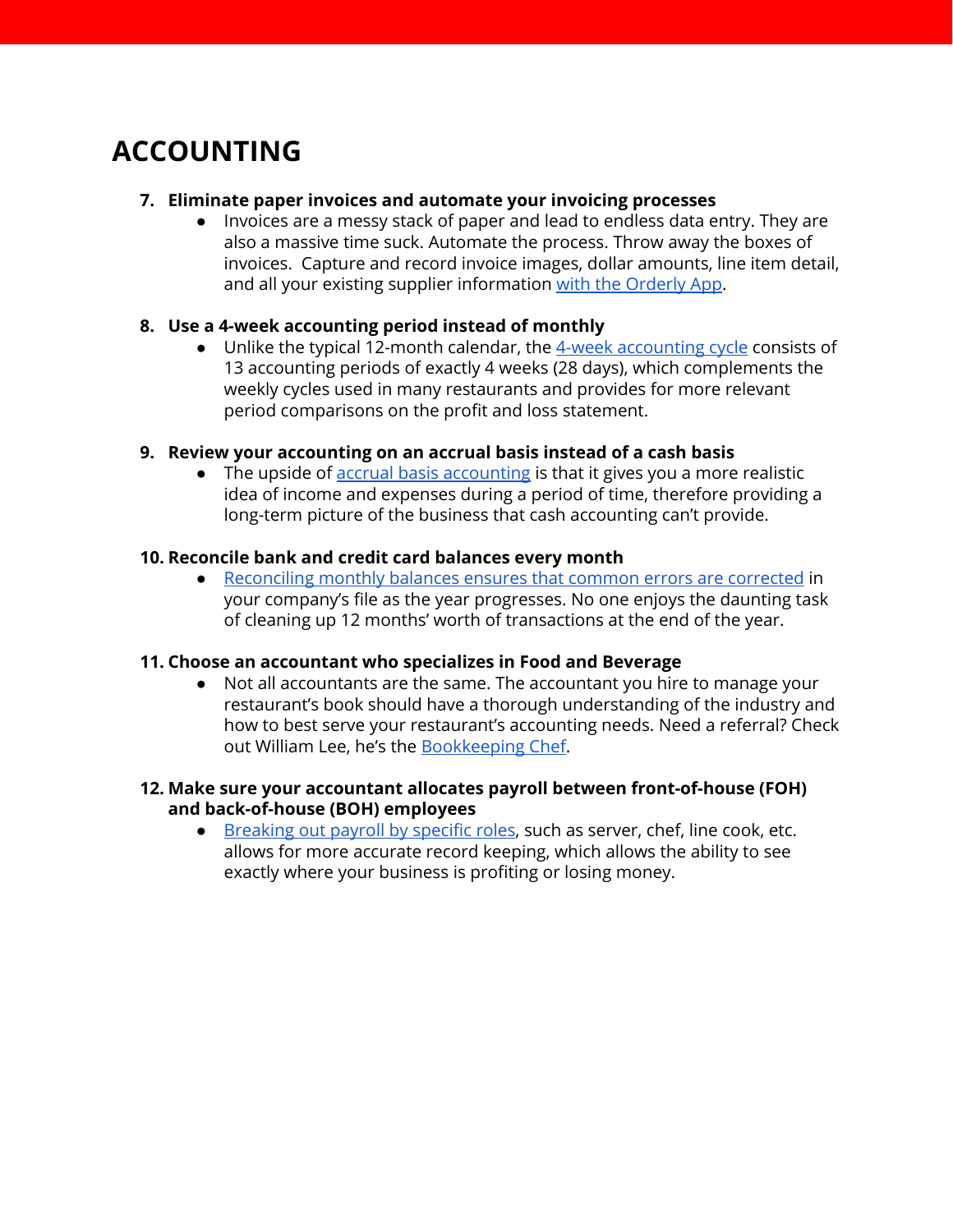## **INVENTORY**

#### **13. Educate your staff on the importance of inventory and how to do it right**

● Food costs typically account for around 30% of a restaurant's budget. It's important to educate your staff on why inventory is taken and the correct way to take count, whether that's [through](http://info.getorderly.com/theorderlyapp) an app or an [inventory](http://info.getorderly.com/inventory-count-sheet) count [sheet](http://info.getorderly.com/inventory-count-sheet).

#### **14. Create a weekly or monthly inventory schedule**

● By creating a daily, weekly, or monthly inventory schedule, you're creating an expectation for your team. An inventory schedule also creates accountability for your inventory team: all inventory and shortages must be accounted for.

#### **15. Identify one person to be your 'receiver'**

● By [identifying](http://info.getorderly.com/blog/restaurant-inventory-hacks) a team member to be your receiver, you can dramatically reduce inventory errors, increase efficiency, and lower your COGS. Not only should you train this person on how to effectively receive the products you order, they should also know how to code invoices, mark items missing, and how to redirect ordering when there are errors.

#### **16. Assign employees to count and input inventory**

● Similar to identifying one person as a receiver, employees should also be identified and assigned to your inventory team. Each employee on your inventory team will be held accountable by your receiver for any inventory count errors.

#### **17. Hold less than 1.5x your Cost of Goods Sold in inventory**

● The FnB industry is cash-strapped. You must have a solid handle on ordering and [inventory](http://info.getorderly.com/blog/restaurant-inventory-hacks) depletion. Hold less than 1.5x your COGs in inventory. The upsides include freeing that inventory up to improve your cash flow.

#### **18. Calculate your inventory COGS, usage, and days on hand**

● You make important decisions about your restaurant's future every day—and those [decisions](http://info.getorderly.com/blog/spreadsheets-arent-restaurant-inventory-software) should be based on data. It's important to have a real-time COGS, usage, and days on hand calculation. This helps you run your business more efficiently.

#### **19. Identify if there are significant increases or decreases in food usage**

● Suppliers increase and decrease prices daily. Keep track of what prices you've paid in the past and compare those to market price. This can be done with a spreadsheet or inventory app. What are you [overpaying](http://fo.getorderly.com/orderly-app-benchmark-pricing) for?

#### **20. Perform daily spot checks on your most popular and/or expensive items**

● Spot checks are an easy way to proactively prevent having to 86 a dish or tell your loyal customer you're out of his favorite appetizer. In between your weekly inventories, [perform](http://info.getorderly.com/blog/inventory-field-guide) daily spot checks on your most popular items and prepared foods. It will help you stop shortages before they get out of hand.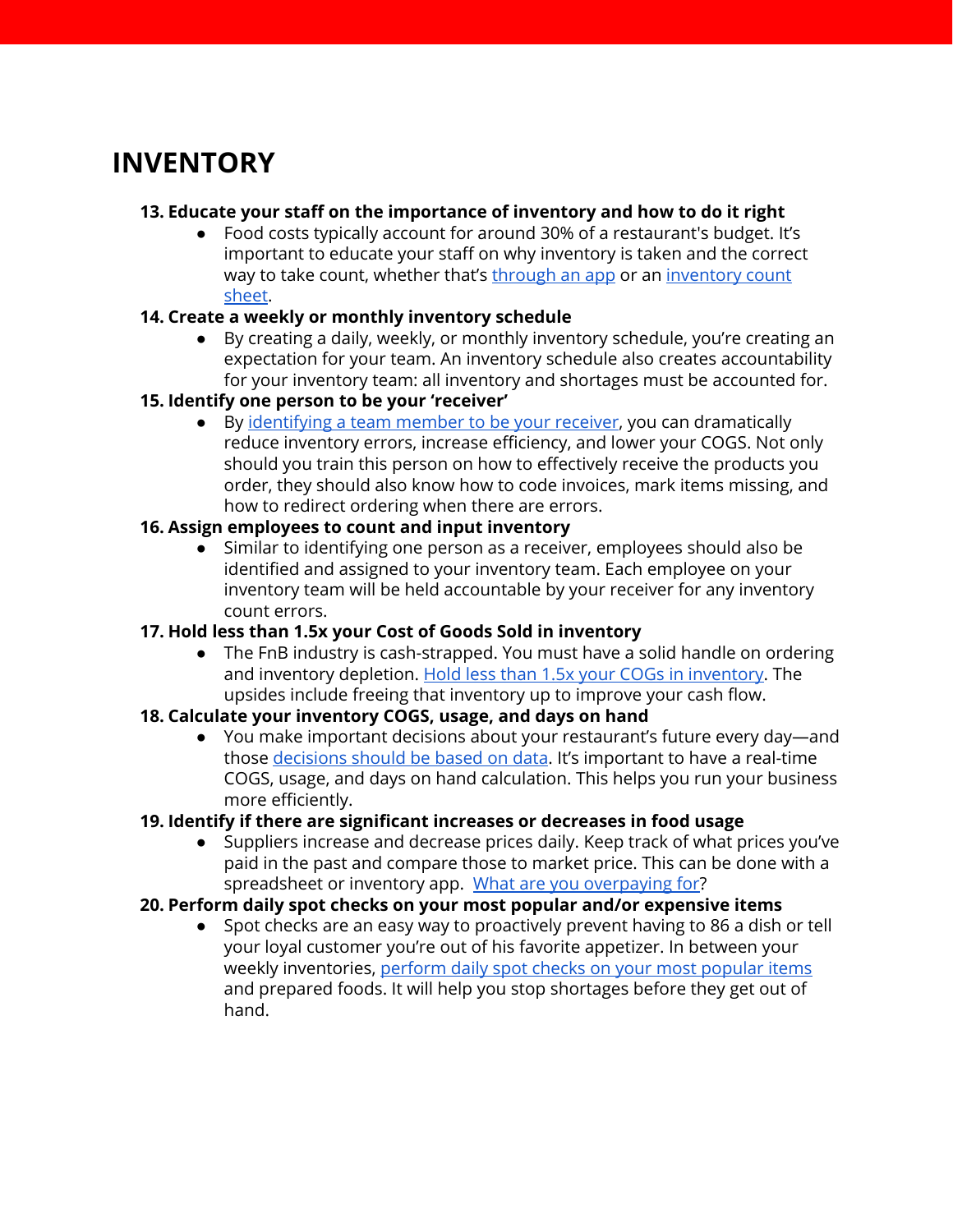## **CUSTOMER SERVICE & HOSPITALITY**

#### **21. Make sure your manager or GM is visible and interacts with guests nightly**

● Your manager or general manager should be visible to both guests and employees. Train them to interact with guests nightly. A simple "Is everything going okay?" or "Do you need anything else?" can go a long way for customer service. The National Restaurant Association has some great ideas on [management](http://www.restaurant.org/Manage-My-Restaurant/Workforce-Management/Training) training.

#### **22. Assign ownership of online review sites to a reliable, customer service-centric employee**

• Online review sites, such as [Yelp](https://www.yelp.com/) or [Google](https://www.google.com/maps) Maps, are often the first place someone checks when looking at reviews, complaints, and ratings. Assign ownership of review sites to a reliable, customer service-centric employee and make sure all issues are addressed.

#### **23. Handle all guest complaints in a timely fashion (daily or weekly)**

● It's important someone on your team reads and interacts with all complaints in a timely fashion. There's an 'art' to [responding](http://www.restaurant.org/Manage-My-Restaurant/Workforce-Management/Training/The-art-of-handling-guest-complaints) to complaints. Complaints are a chance to remedy the situation… use it wisely.

#### **24. Respond to reviews 3x per week**

● [Responding](https://www.reviewtrackers.com/respond-every-review/) to reviews can be tough. It takes a lot of work, patience, and creativity to do it consistently each week. If a customer leaves a review, then there's an implied expectation engagement on the part of the business. A response is a must, regardless of the content, theme, or length of the review.

#### **25. Keep your dining areas clean and tidy**

● It goes without saying that a dining area should always be clean and tidy. The dining area is the face of your business. Create a daily, weekly, and [monthly](https://www.webstaurantstore.com/article/153/restaurant-cleaning-checklist.html) [checklist](https://www.webstaurantstore.com/article/153/restaurant-cleaning-checklist.html) for both front of house and back of house.

#### **26. Include a signature dish and a variety of unique dishes on your menu**

Customers increasingly want to enjoy something they can share with others, and signature dishes give them that kind of unique [experience.](https://www.gourmetmarketing.net/the-promotional-power-of-a-signature-dish/) Signature dishes often create enthusiastic support and word-of-mouth traffic. It's a win-win for both the restaurant and the customer.

#### **27. Update your delivery and online ordering software**

● Uber Eats, GrubHub, Door Dash… they're the new things. If you haven't updated your ordering software to be compatible with delivery services, you're missing out on a brand new avenue… more than 20% of [those](https://www.statista.com/topics/1986/food-delivery-industry-in-the-us/) [surveyed](https://www.statista.com/topics/1986/food-delivery-industry-in-the-us/) order delivery at least once a week.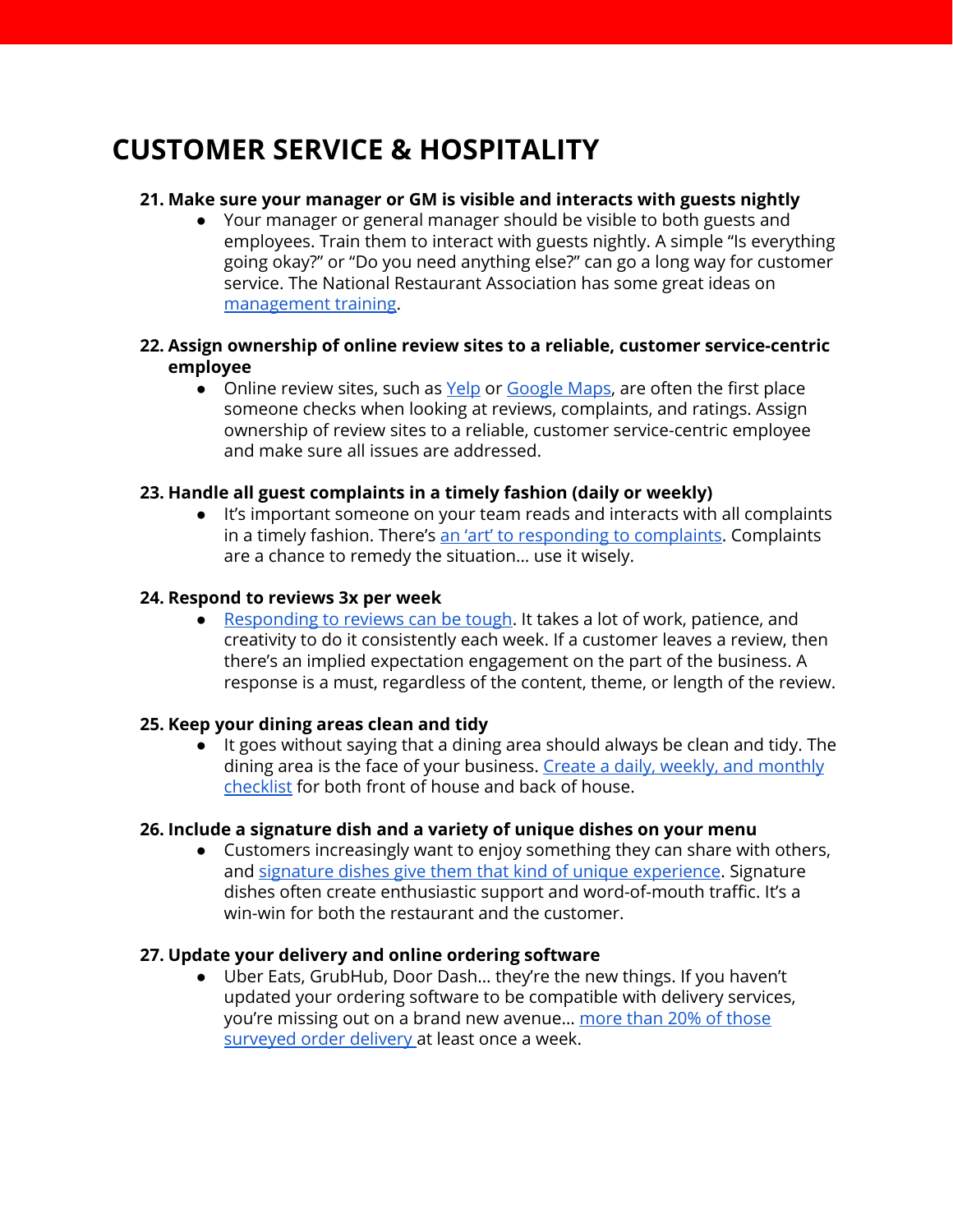## **EMPLOYEE MANAGEMENT**

#### **28. Hire employees who fit your restaurant's culture**

● At its core, cultural fit means that employees' beliefs and behaviors are in alignment with their employer's core values and company culture. The first step in hiring for cultural fit is to be able to [articulate](https://www.businessnewsdaily.com/6866-hiring-for-company-culture.html) what values, norms and [practices](https://www.businessnewsdaily.com/6866-hiring-for-company-culture.html) define your business.

#### **29. Hire managers who reserve time to train and teach their team**

● When hiring (or promoting) managers, it's important you set the expectation of training staff. Make sure your managers are setting aside time every month or quarter to review training docs and evaluate performance.

#### **30. Communicate with staff and ask for feedback**

● As the owner or leader of your restaurant, it's important that you actively talk with your employees. What kind of feedback do they have for the business? Use this feedback to make improvements when necessary. Here's how to go about collecting feedback from your [employees.](https://www.insperity.com/blog/how-to-get-eye-opening-feedback-from-your-employees/)

#### **31. Hold quarterly training meetings for important restaurant processes**

● Your employees are bound to forget some of the training they went through. Hold quarterly training meetings to refresh their minds and overcome the "[forgetting](https://sidsavara.com/the-ebbinghaus-curve-of-forgetting/) curve".

#### **32. Train employees to offer quick service**

● Set expectations: How long from door to table? How long before they're served? And how many times do they check with the customer during their meal? There's no scientific answer, but set expectations for your team and train them to offer quick service.

#### **33. Make sure your delivery wait times are short**

● Long delivery times... they're almost as bad as 86ing a menu item. Set expectations for your delivery times and shorten the wait as much as possible. Customers often expect quick delivery… the longer they wait, the angrier they'll get.